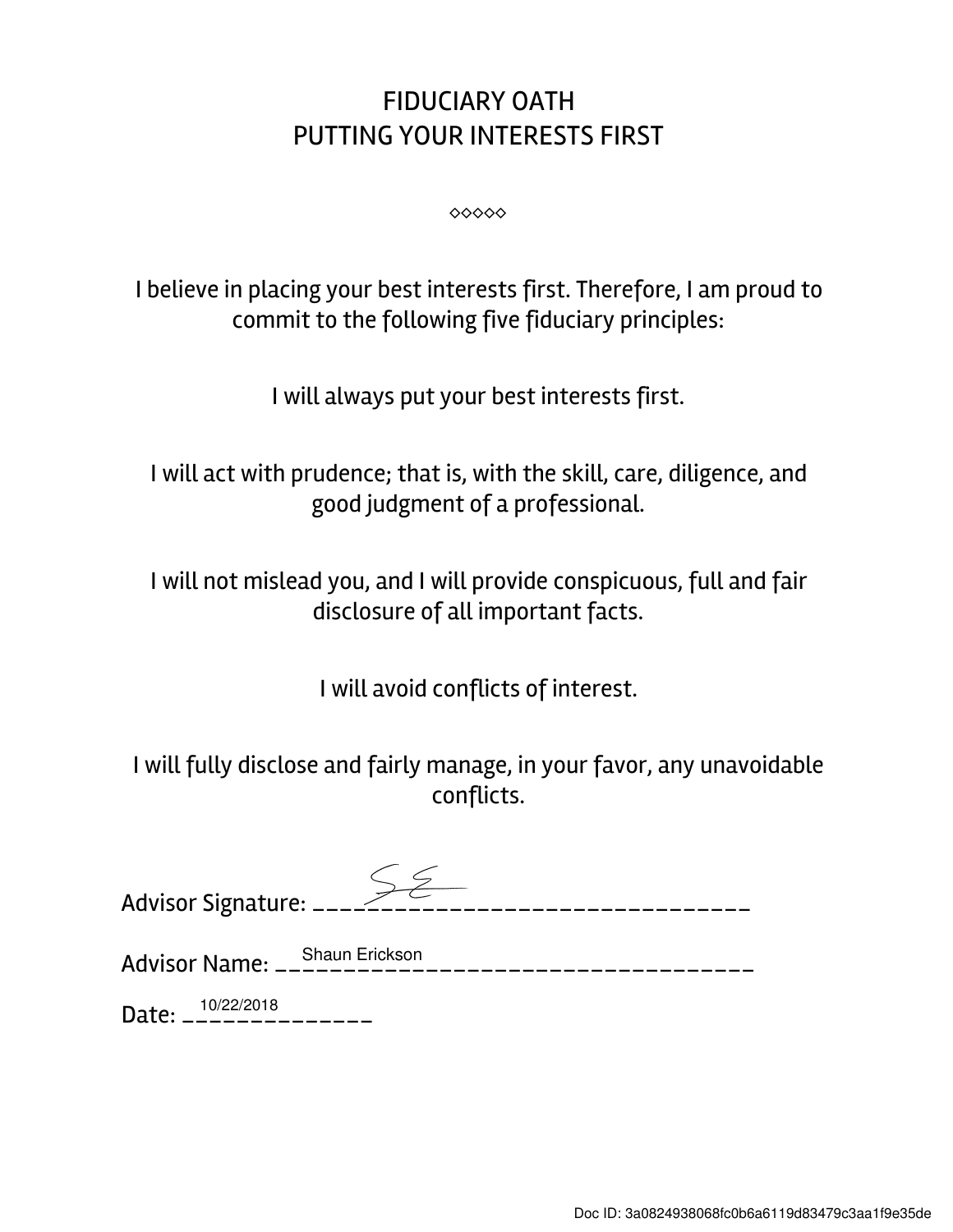## FEE-ONLY AGREEMENT

The definition of "fee-only" under NAPFA and the CFP Board is straightforward - if you can earn a commission by selling something in the financial services industry, you must disclose the commission and therefore cannot be fee-only. Any act of holding out as a fee-only advisor while ANY commissions are coming in constitutes a violation.

Notably, the CFP Board expands this definition to include even the ability to earn a commission, including through a related party. So having a "separate" insurance agency relationship to which clients could be cross-referred, or a relationship with a broker-dealer, violates the fee-only requirement. Holding an insurance license is permitted as a fee-only advisor - as some states actually require an insurance license even just to give insurance advice - but being appointed with an insurance company to sell their products would violate the fee-only requirements. XYPN adopts the CFP definition of "fee-only."

Short term side hustle of real estate / insurance sales may seem attractive, but as Michael Kitces always reminds us: "never make long-term decisions based on short-term cash flow needs". If you need to work on a commissioned basis before making the transition to fee-only advising and XYPN that is your choice, but to be a member of XYPN and a fee-only advisor, the commissions have to end. Even just selling the rare one policy every few years is still a violation of being fee-only.

We at XYPN allow members to transition to fee-only, recognizing that some people may have had insurance or other commission-based relationships in the past, and that it takes time to transition. We allow for a 12 month transition.

## As such, upon joining XYPN, Members:

- 1) Must not sell any new products immediately as of joining (member requirement)
- 2) Must eliminate all trails within 12 months (member requirement)
- 3) Must not hold out as fee-only at ANY POINT (including during the 12 month period) while still receiving trails
- 4) Cannot be listed on the XYPN website as an XYPN advisor while still receiving ANY trails

If you decide to sell real estate or insurance during your tenure with XYPN, you will need to leave XYPN, NAPFA and notify the CFP Board. If you're under a 12 month contract with us, you agree to buyout the remaining portion of the contract.

| <b>Advisor Signature:</b> | _________ |  |
|---------------------------|-----------|--|